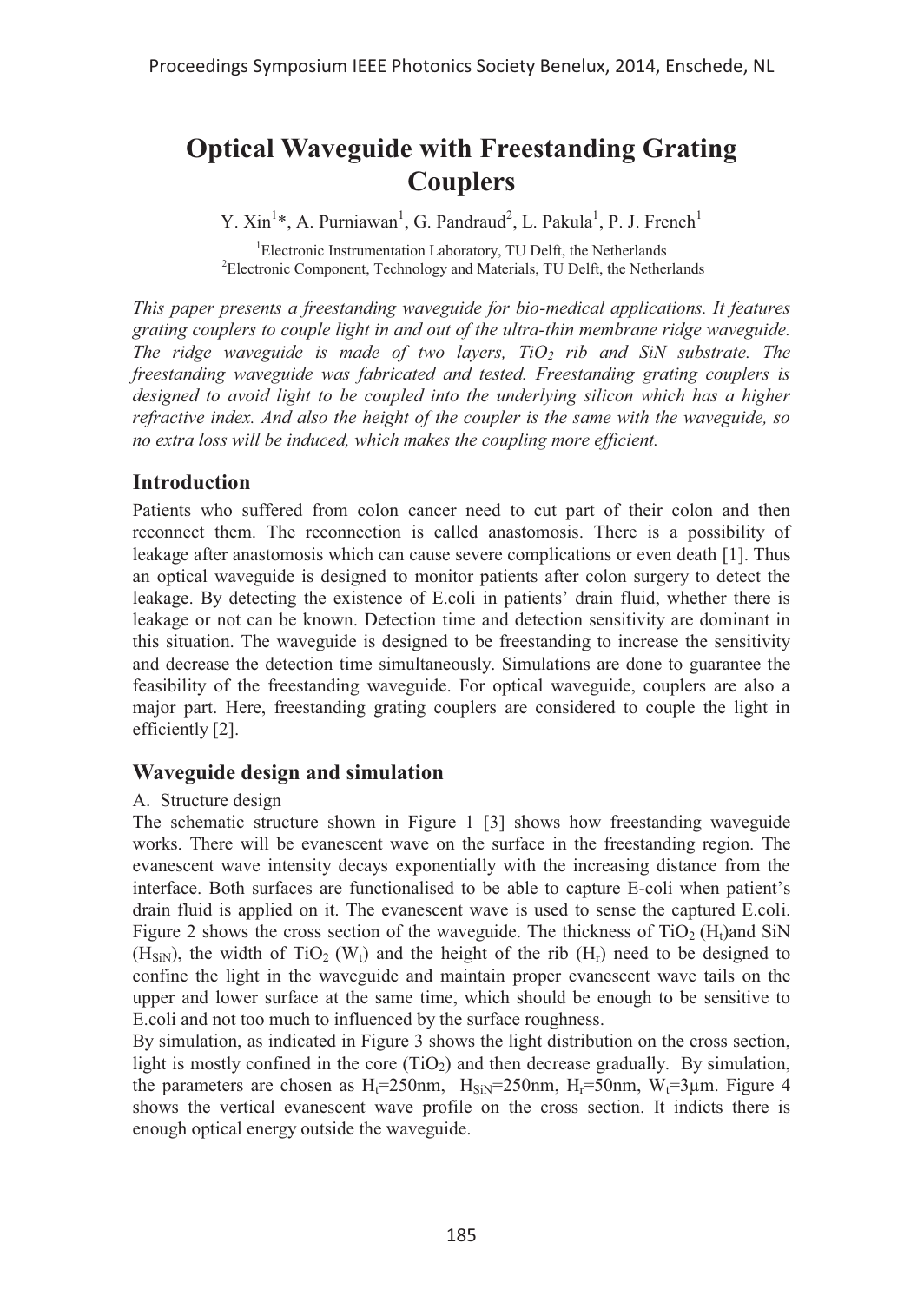







Figure 3: Optical distribution on the cross section



Figure 4: The vertical profile of the light distributed on cross section

#### B. Material

The materials are chosen as  $TiO<sub>2</sub>$  for rib and SiN for ridge. SiN is chosen as the substrate mainly for its excellent mechanical stability [4]. It has the fracture strength of more than 5GPa and a proper refractive index of 1.45 which is a slightly higher than the air or detected drain fluid (1.3). TiO<sub>2</sub> is chosen as the rib material for its high refractive index (2.49) and also the bio-compatibility [5]. It is much higher than SiN and drain fluid, which ensures the light to be confined in the waveguide. While it is lower than Si (about 3.5), thus it will leave enough wave tails outside than commonly used SIO waveguides. TiO<sub>2</sub> is also a material can be deposited by ALD to control the thickness precisely.

#### C. Experiment

After functionalization, the absorbance is 7.1 dB. Different absorption was acquired by dropping different concentrations of drain fluid on it, the experiment results are shown in Figure 5. Sensitivity is calculated using formula in [6] to be 1dB/%. The results shows that the sensor is quite sensitive to different concentration of drain fluid. And further experiment shows that the sensor is able to detect as low concentration as  $3.74 \times 10^{2}$ CFU/ml cultured E.coli, which is lower than the average detected concentration around  $10<sup>3</sup>$  CFU/ml. Samples of drain fluid with E.coli was provided by Erasmus University Medical Centre Rotterdam and was grown in a Luria Agar (LA) medium.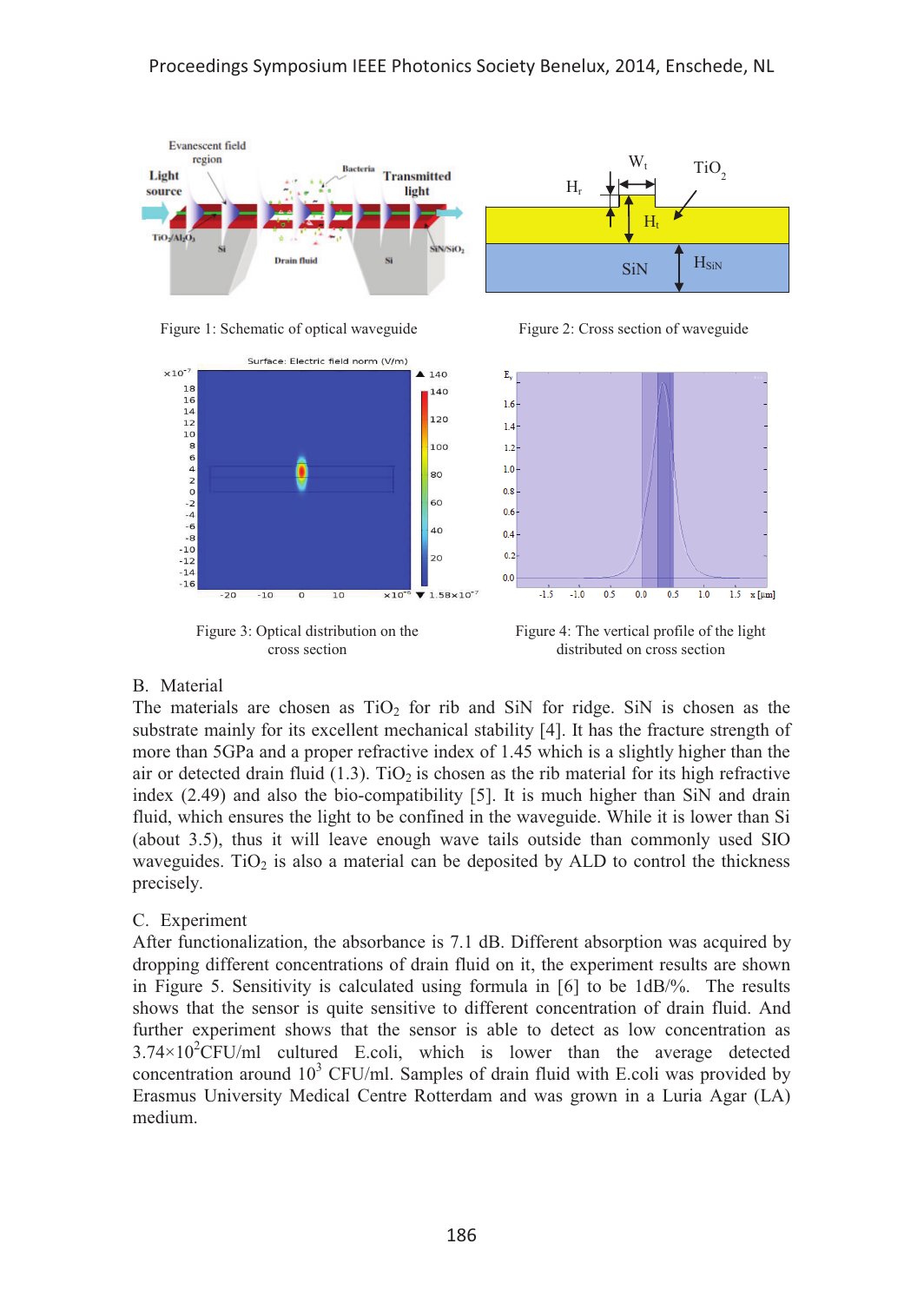

Figure 5: Absorbance of different concentration drain fluid in LB medium

## **Grating couplers**

To improve the coupling efficiency between the optical fibre and the waveguide, grating couplers are proposed. Considering the refractive index of Si (3.45), SiN (1.45) and  $TiO<sub>2</sub>$  (2.49) [5], if the couplers are fabricated on the silicon, light will be gradually coupled into the silicon substrate. Thus the grating coupler is designed freestanding to eliminate this phenomena.

 $Λ$  is the grating period,  $θ$  is the angle between fiber and the normal direction of waveguide plan. It cannot be too large, the fiber would be far away from the grating and the beam divergence will limit the coupling efficiency. If it is too small, there will be a strong reflection from the grating back to the fiber and vice versa [7]. In this design (Figure 6), the incident light is set at an angle of 10° with respect to the normal surface. Here grating cycle is taken as  $50\%$  and the TiO<sub>2</sub> is etched to the bottom for just single lithography step. The relationship of the coupling angle and the grating period is described as [8]:

$$
n_3 \sin(\theta) = n_{\text{eff}} - q\lambda_0 / \Lambda
$$

 $n_3$  is seen as 1.3 which is the refractive index of drain fluid, λ<sub>0</sub>=1.3μm. n<sub>eff</sub> is the effective refractive index of the grating, which is determined by the effective refractive index of the slot and rib in the grating part:



 $n_{\text{eff}} = (n_{\text{eff1}} + n_{\text{eff2}})/2$ here it is  $n_{\text{eff}}$ =1.69, thus  $\Lambda$  is calculated to be 0.908 µm.

Figure 6: The grating coupler design